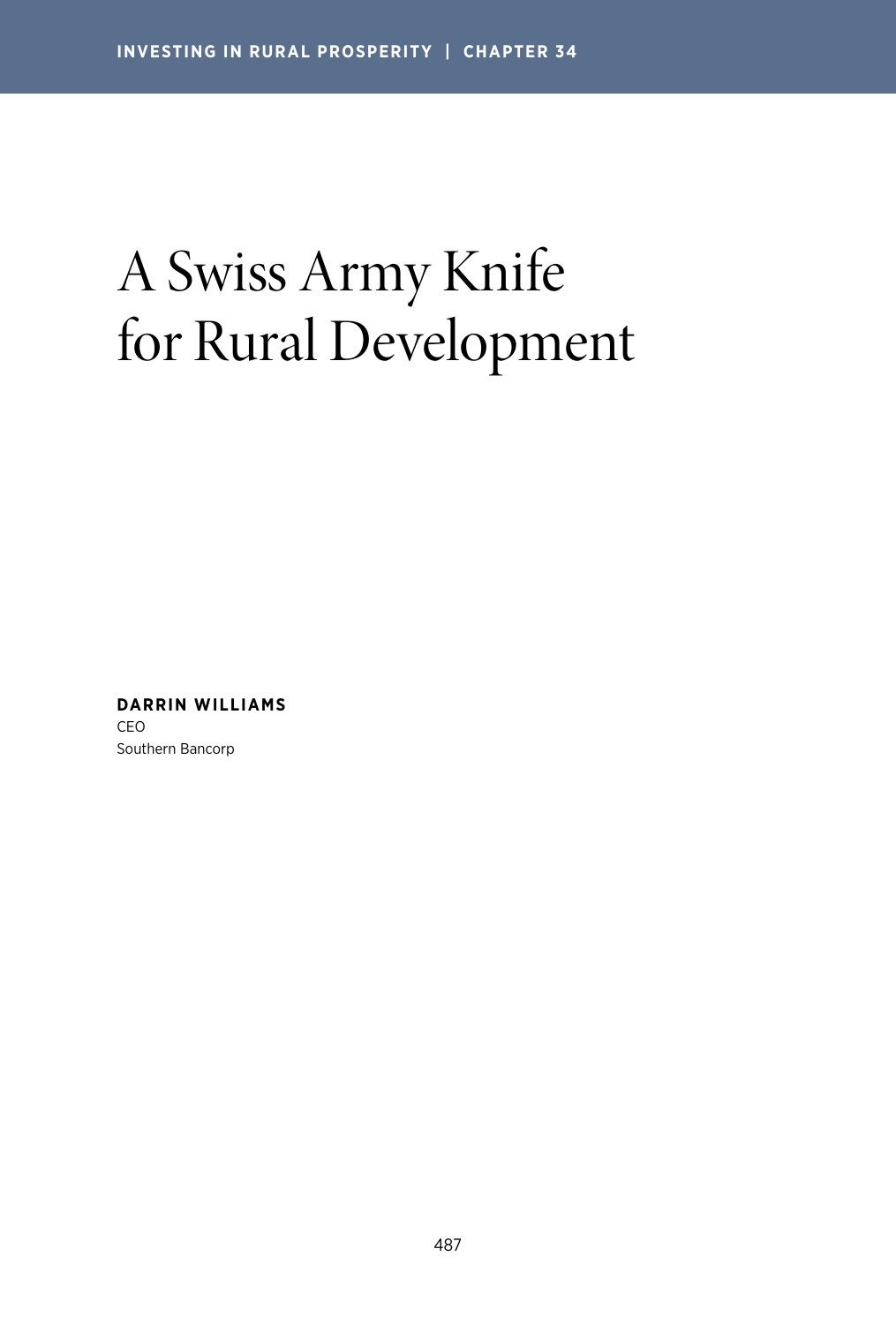The views expressed in this article are those of the individual author/authors and do not represent the views of or an endorsement by the Federal Reserve Bank of St. Louis, the Federal Reserve Board of Governors, or the Federal Reserve System.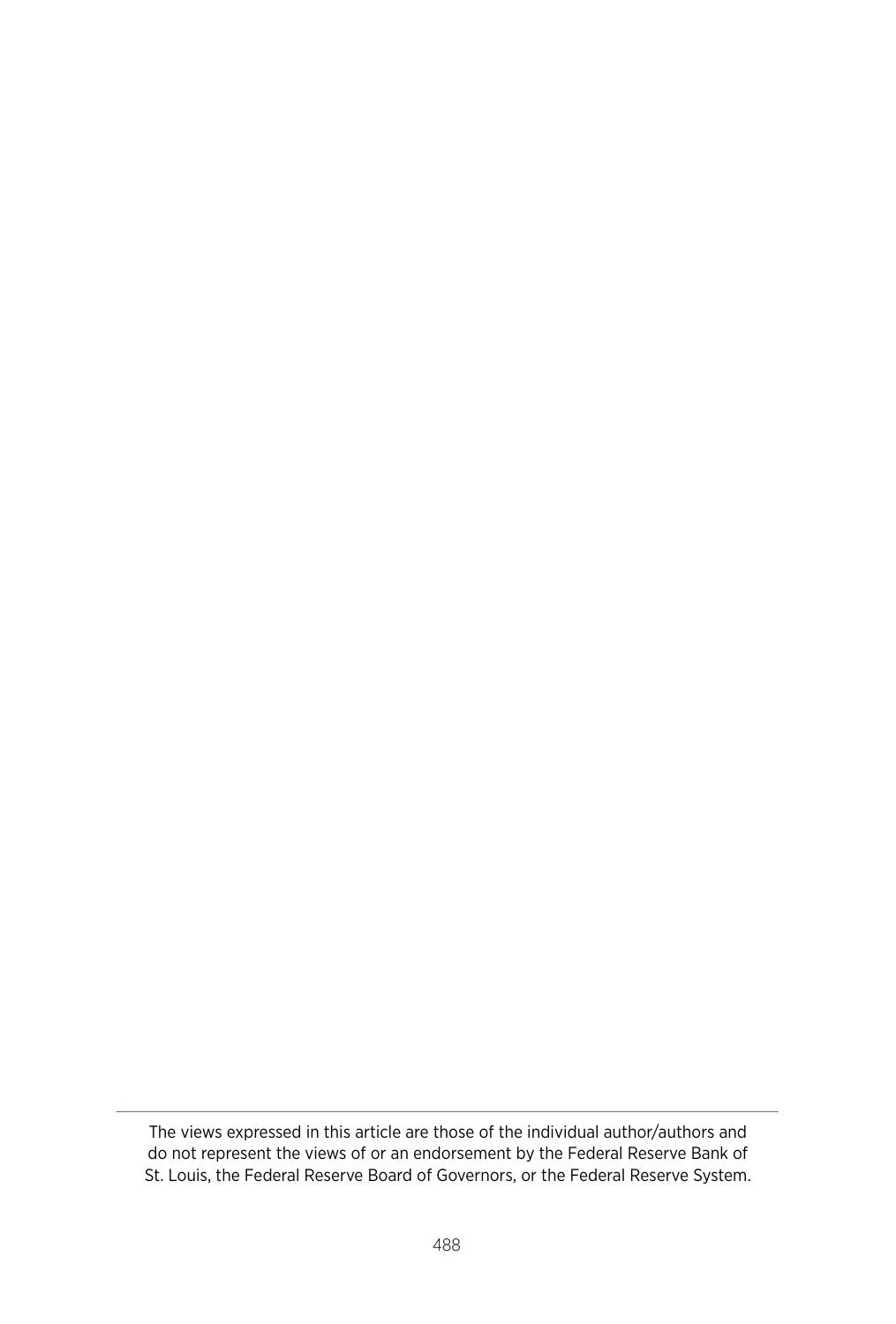In thinking about this chapter on banking in rural America, ironically, my thoughts turned to Europe. Bern, Switzerland, was the site of the February n thinking about this chapter on banking in rural America, ironically, my 2020 annual conference of the Global Alliance for Banking on Values (GABV)—more about the GABV and its role in rural development later which I attended. As it turned out, this would be the last flight I would take prior to the impact of the coronavirus on the world's economy. The one souvenir I bought was a Victorinox Swiss Army knife, the ultimate multifunctional pocketknife that includes about a dozen tools in one—a large and small blade, scissors, corkscrew, nail file, bottle opener, Phillips and flathead screwdrivers, tweezers, reamer and a wire stripper.

So, what does a Swiss Army knife have to do with rural development? Much like the knife, a rural banker must be multifunctional—a lender, economic developer, public policy advocate, small-business adviser, rural housing developer and financial counselor, not to mention serving in various community roles from elected official to unofficial ambassador.

The challenges of profitably providing traditional financial services in rural America are well-documented and mirror many of the issues facing rural economies: out-migration, persistent poverty, high unemployment, lack of access to quality jobs, low educational attainment rates, and the list goes on. To meet all of these needs, you need a banker—or bank—with multiple tools at the ready.

According to the National Community Reinvestment Coalition, between 2008 and 2020, 13,000 bank branches closed, with a disproportionate number of them being in rural and low-income communities. National banks long ago left many rural and low-wealth communities, opting for densely populated, more profitable urban and suburban markets. Now with the rise of regional bank mergers of equals, this trend of rural bank closures is only expected to continue.

Further, with increased customer adoption of online, mobile and a variety of fintech banking platforms, coupled with the social distancing lessons learned during the COVID-19 pandemic, the financial case for maintaining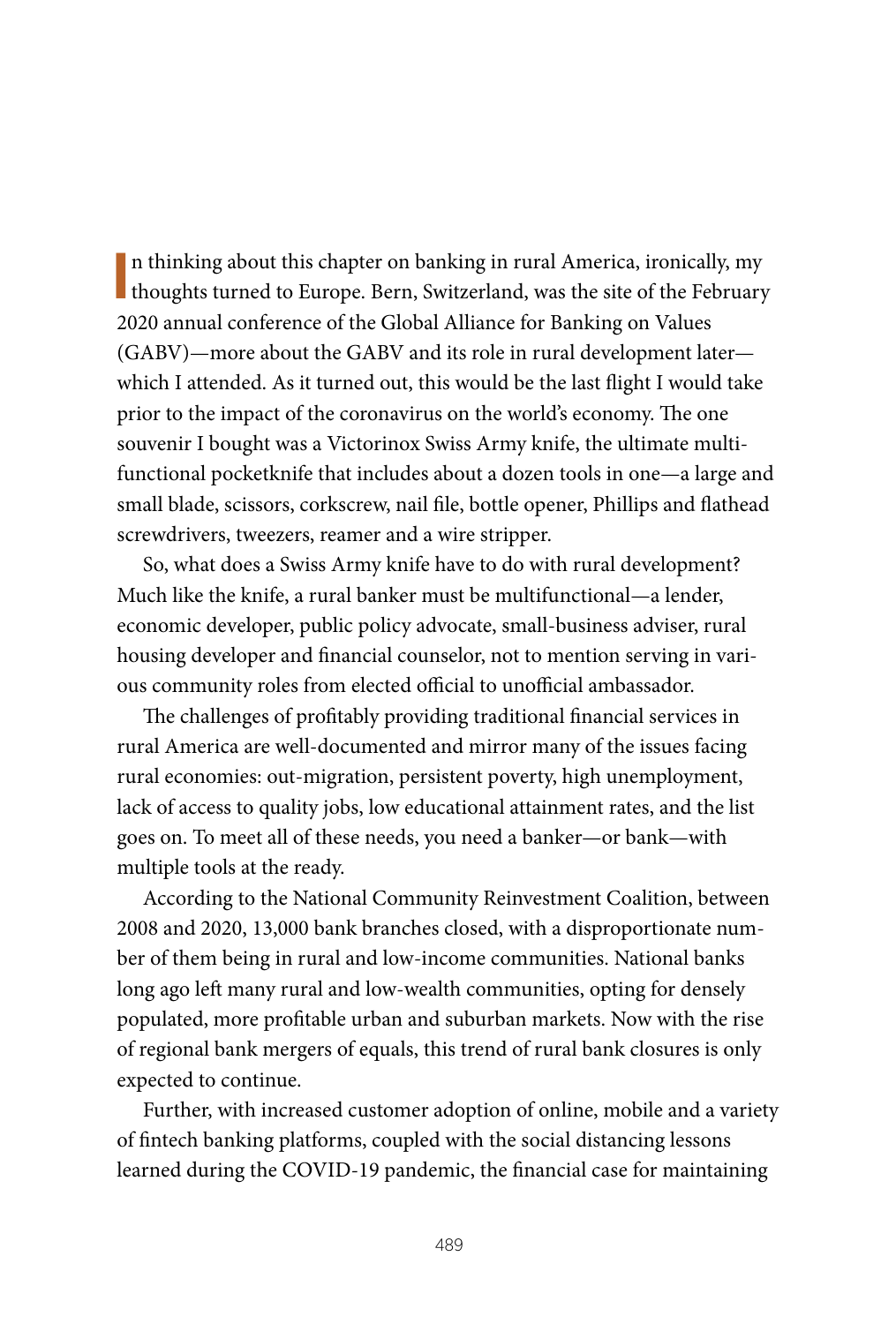bank branches in thinly populated, low-wealth, rural towns has become difficult to make. But how can we revitalize rural economies if banks—the engines of economic development and the primary providers of capital continue to abandon rural communities? It will undoubtedly be difficult, but Southern Bancorp and other community development financial institutions (CDFIs) appreciate how rural communities have contributed to the historical development of America's economy, and they are committed to being the Swiss Army knives needed to ensure that rural communities are key contributors to America's future prosperity.

## *A Unique Solution to a* **Not So** *Unique Problem*

CDFIs are financial institutions operating under a Department of the Treasury designation that identifies them as being focused on serving underserved populations. They are the result of some forward-thinking leaders who, several decades ago, recognized that there were many populations in this country being ignored by traditional financial institutions. Out of the era of redlining and other nefarious activities came CDFIs, and along with them the idea of "mission-focused" banking.

Southern Bancorp was one of the earliest CDFIs established, and in fact, one of our founders, then-Arkansas Governor Bill Clinton, would as president go on to successfully push Congress to recognize the entire industry through the creation of the CDFI Fund at Treasury. In early 2021, there were more than 1,100 banks, credit unions, loan funds and venture funds certified as CDFIs.

Having led Southern Bancorp's three certified CDFIs—a bank holding company, a \$1.7 billion asset community bank, and a nonprofit financial development and loan fund organization—for nearly eight years, I have become deeply aware of the differences between our type of organization and the traditional bank. I see opportunities to share our approach in the hope that some of what makes us unique can be adopted by non-CDFIs to better serve struggling Americans and increase the support that is desperately needed in rural America and beyond.

So, what makes CDFIs unique? At their core, CDFIs are driven to ensure that underserved communities—be they African American or Latinx neighborhoods, Native American populations or rural communities across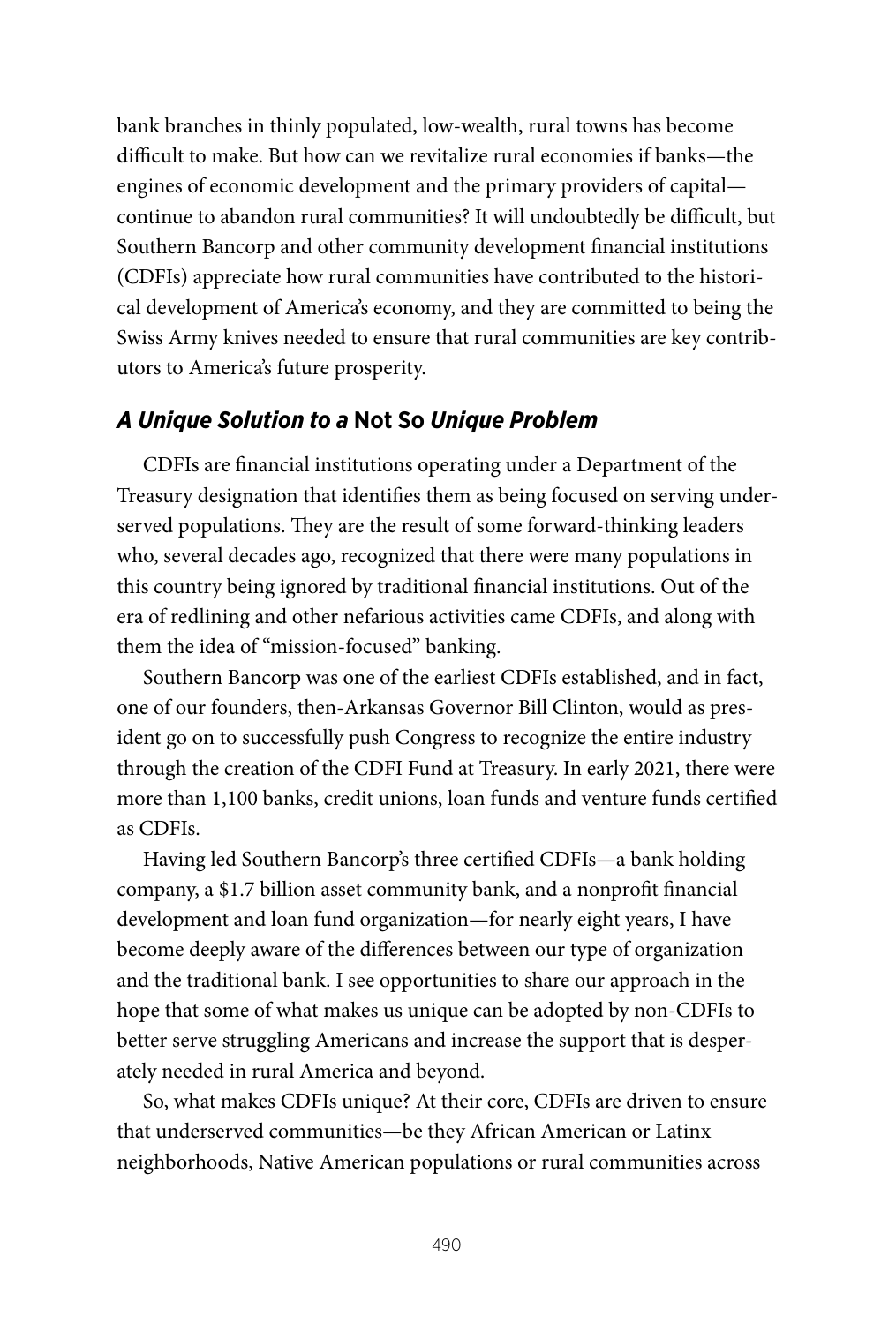the country—have an array of tools at their disposal to help create economic opportunities. CDFIs do this by adopting an approach that broadens their motivating factors beyond profits and allows for greater inclusion of other stakeholder perspectives.

### **CDFIs: The Ultimate Stakeholder Capitalist**

Stakeholder capitalism is the idea that corporations should orient themselves to serve all of their shareholders, prioritizing both mission and margin. Though the origin of this approach to business dates back to the early 1930s, it gained significant traction in the corporate lexicon in 2020 as corporations sought to redefine their responsibilities in light of the increased attention on racial and economic inequities. Some have argued that it is nothing more than a public relations stunt meant to combat negative feelings toward corporate America. While that may be true for some, we have seen many companies begin to move past the spin and put their money on the line in pursuit of real change—more on that later. However, I argue that CDFIs and the global, values-focused banking movement are some of the best examples of successful stakeholder capitalism at work today. Our secret sauce is a long-term and expanded view of shareholder value, prioritizing the needs of all stakeholders and balancing profits and purpose. This is an approach that other financial institutions may embrace to help address the challenges facing rural America and other struggling populations.

Rethinking the meaning of shareholder value and other related concepts sounds great in theory, but a secret sauce doesn't do much good without the other ingredients that make up a successful recipe. For Southern Bancorp, that means putting our mission-driven approach to banking into practice throughout all aspects of our work, from our organizational structure to the various tools we use to create economic opportunities in the rural communities we serve.

We are organized as a public benefit corporation and are certified as a B Corp to make it clear to ourselves, to our investors and to other stakeholders that our purpose for existing is much broader than simply maximizing shareholder profit—it's also about positive societal returns. We also joined the GABV, a worldwide network of bank leaders committed to using finance to deliver sustainable economic, social and environmental development,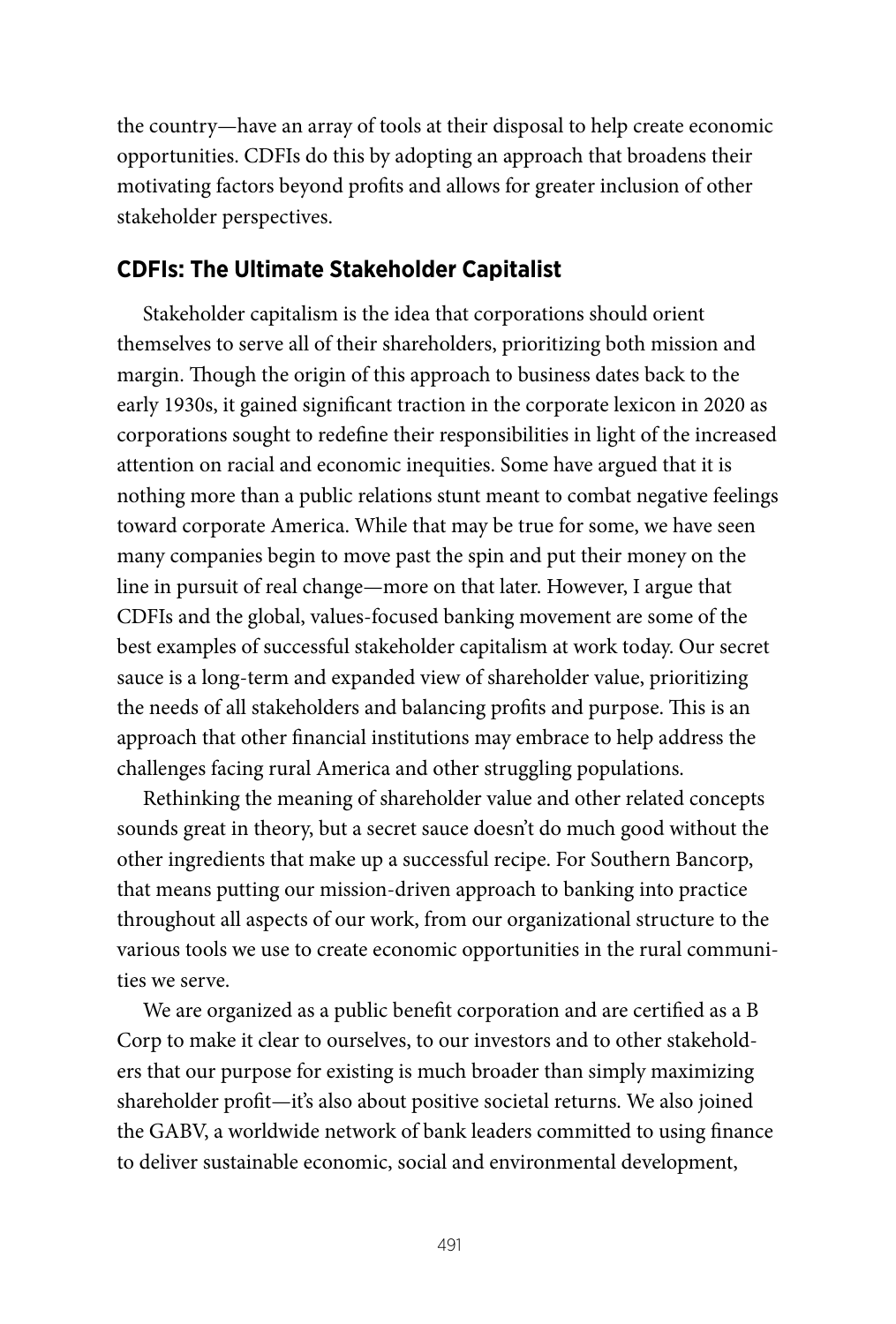with a focus on helping individuals fulfill their potential and build stronger communities. GABV leaders believe we can finance the change we want to see in the world, but we also believe we must take responsibility for the things we finance that may harm individuals and the environment. Our B Corp and GABV participations provide us with learned experiences from our colleagues that are beneficial in serving rural communities.

## **Making Capitalism Work in Rural America—The Southern Bancorp Approach: One Southern, One Mission**

Southern Bancorp has chosen building individual net worth as a proxy for creating economic opportunity. Poverty is often multigenerational. If your parents lived in poverty, you are more likely to live in poverty. However, poverty-strapped individuals that amass even small amounts of net worth equity in a home, ownership of a small business—are statistically more likely to rise from generational poverty. That is why our work focuses on proven strategies to build net worth—supporting homeownership, entrepreneurship and job creation, and saving and accumulating assets. As I mentioned earlier, Southern Bancorp consists of three certified CDFIs working together to fulfill our mission to be wealth builders for everyone, and this multi-entity structure provides the type of flexibility needed to meet the unique needs of capital-starved rural communities.

For example, a budding entrepreneur seeking capital to purchase real estate and launch a business may lack in a traditional area of loan qualification, such as sufficient collateral, thus precluding him or her from qualifying for as large a loan as desired. However, because we are in the community and know that this person meets all the other loan qualifications, our bank often partners with our loan fund to make this loan. In this instance, the bank might provide financing to purchase the commercial real estate, while the loan fund, with greater lending flexibility, might provide a working capital loan. This type of collaborative lending allows for a structure that will promote success for the borrower, as well as help to de-risk both loans. Having multiple lenders has proven to be a useful tool for Southern Bancorp in serving our rural communities.

We also provide financial education and development services and products to further support our borrowers, such as credit counseling, homebuyer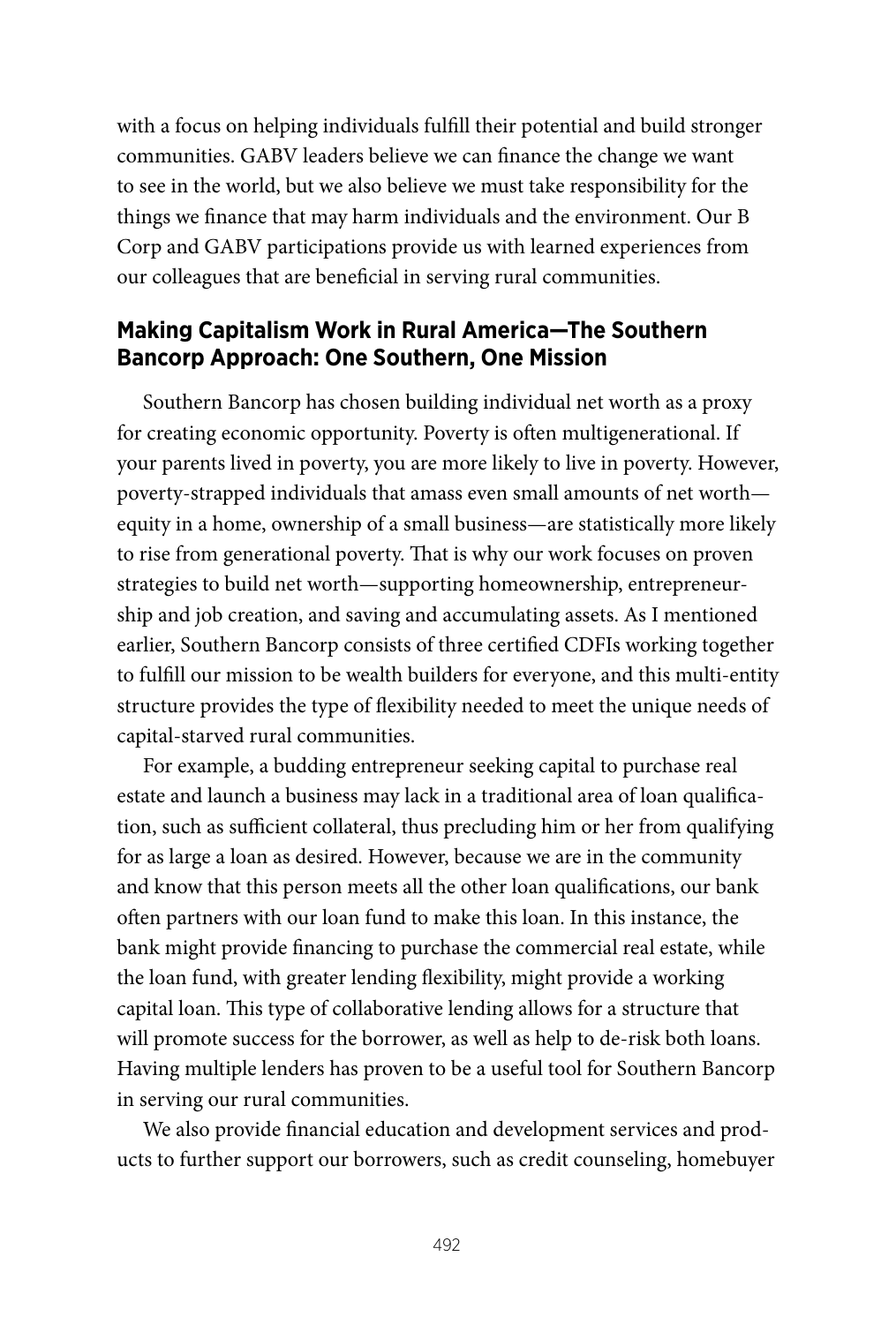counseling, credit builder certificates of deposit and matched savings accounts. The "One Southern, One Mission" approach for our customers often means we do everything we can to tell a customer "Not yet" instead of "No."

Another way we put into practice our mission-driven approach to increasing access to capital is by broadening the definition of capital itself beyond the "financial" definition with which most of us are familiar.

Let's start with social capital. For many bankers, this will be the type that often comes to mind when thinking about relationship banking, though I'd argue that the declining number of bank branches in America is redefining this—and not in a good way. Banking in America was founded on relationships—local lenders living in a community, attending church in a community, joining civic clubs, and even coaching the local baseball team, all to build long-term relationships that better inform their lending decisions.

Yet as banks consolidate and leave smaller communities, so do those relationships. A large part of Southern Bancorp's commitment is simply being there, and it's not something easily replicated by a roaming lender hundreds of miles away. As banks leave rural communities, it's not just the relationships that disappear, it's also the bankers who play such important roles in the community. We call this the human capital.

Our team members are intimately involved in their communities, from serving on boards and commissions to volunteering countless hours. Recognizing that our company's and employees' fates are directly impacted by government decisions, we encourage our team members to advocate for issues that impact their customers and communities. Southern Bancorp also has a dedicated public policy team, an uncommon feature of many community banks that often rely on state banking associations for government relations support. We actively engage with our elected officials around policy initiatives that benefit rural America. We believe it is critically important for policymakers to hear firsthand from those most impacted by their decisions. Therefore, we deem it part of our duty as stakeholder capitalists to be vocal advocates for the changes we want to see.

Not only is this human capital lost when banks leave rural communities, but intellectual capital is as well. It is often the bankers, acting as economic developers, who have knowledge of government programs and resources that are frequently critical to putting a deal together in many rural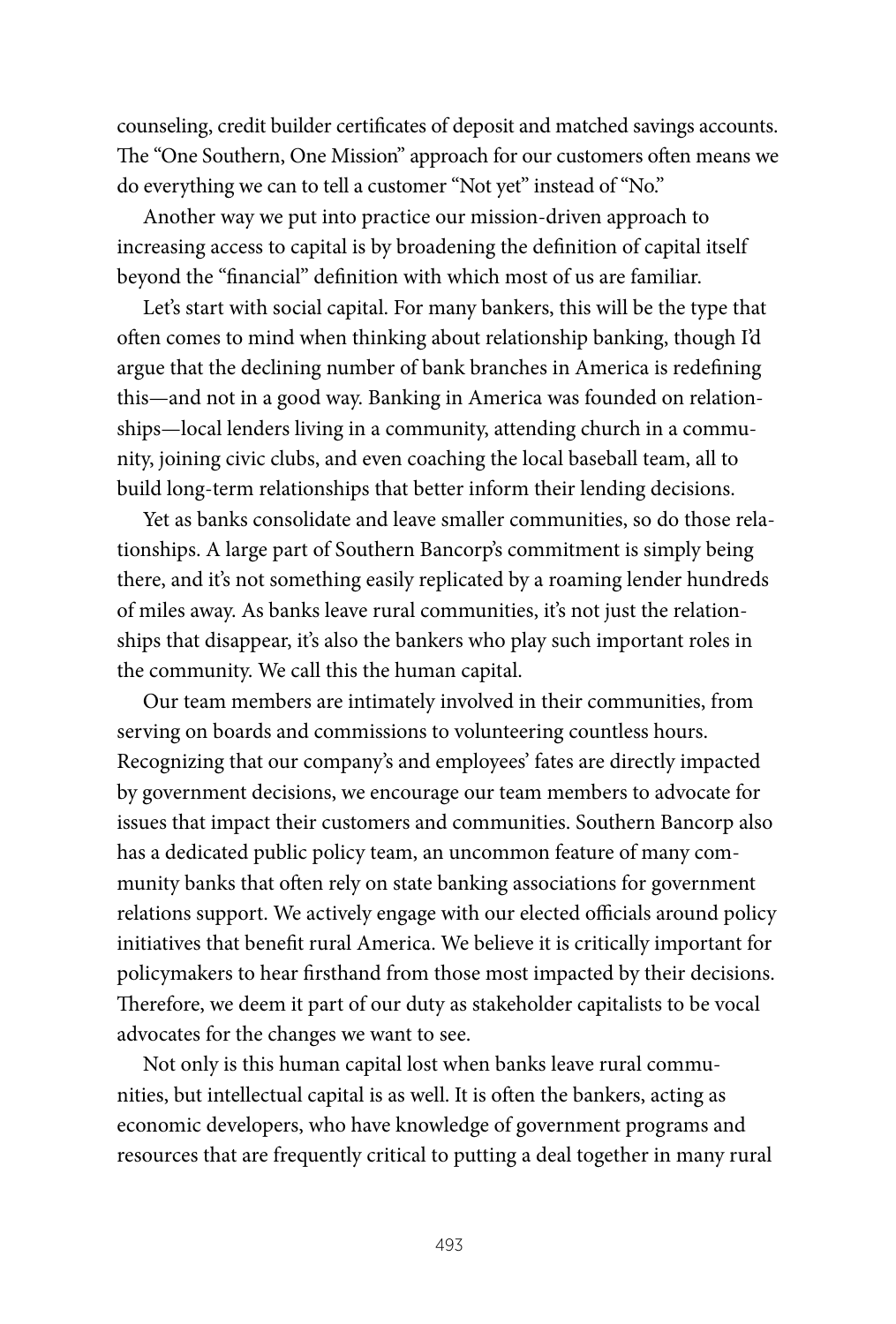communities. For example, the lack of safe, decent, affordable housing in rural America is rising to epidemic levels. Almost every affordable rural housing project that we have financed recently had some form of government support, such as low-income housing tax credits, and our bankers' knowledge of these programs was crucial to getting the deal done.

Another development strategy in which we have successfully participated has been to support downtown revitalization. This geographically concentrated development has given rebirth to restaurants, hotels, retail stores, loft condominiums and charter schools, attracting people back downtown to live, shop and spend money, while also building community pride. Often this downtown revitalization has been spurred by the injection of capital from state Historic Tax Credit programs, as well as mission-aligned philanthropic capital raised by our loan fund.

Most recently we have secured allocations of federal and state New Markets Tax Credits, and we are excited to have these job creation tools, along with government business loan guarantee programs, to support our rural revitalization work. Understanding and utilizing these programs can be key in turning a deal from a nonstarter into a game changer. It is the rural bank and banker that are often the driving forces behind the utilization of these programs.

And finally, another key element that is lost when banks leave rural communities is an understanding of natural capital and how it can be critical to the revitalization of rural America. Whether it is the millions of acres of farmland driving rural economies or the cultural and recreational opportunities transforming rural towns into vacation destinations for urban dwellers, rural community bankers know how to leverage these assets to support rural development.

At Southern Bancorp, we leverage the unique natural and cultural assets of a community through agricultural lending and financing tourism initiatives that build on the culture and history of a community, as well as by sponsoring events and festivals that attract visitors. These assets can be powerful economic draws, but yet again, an awareness of why they exist is key, and that all comes back to being there and being engaged.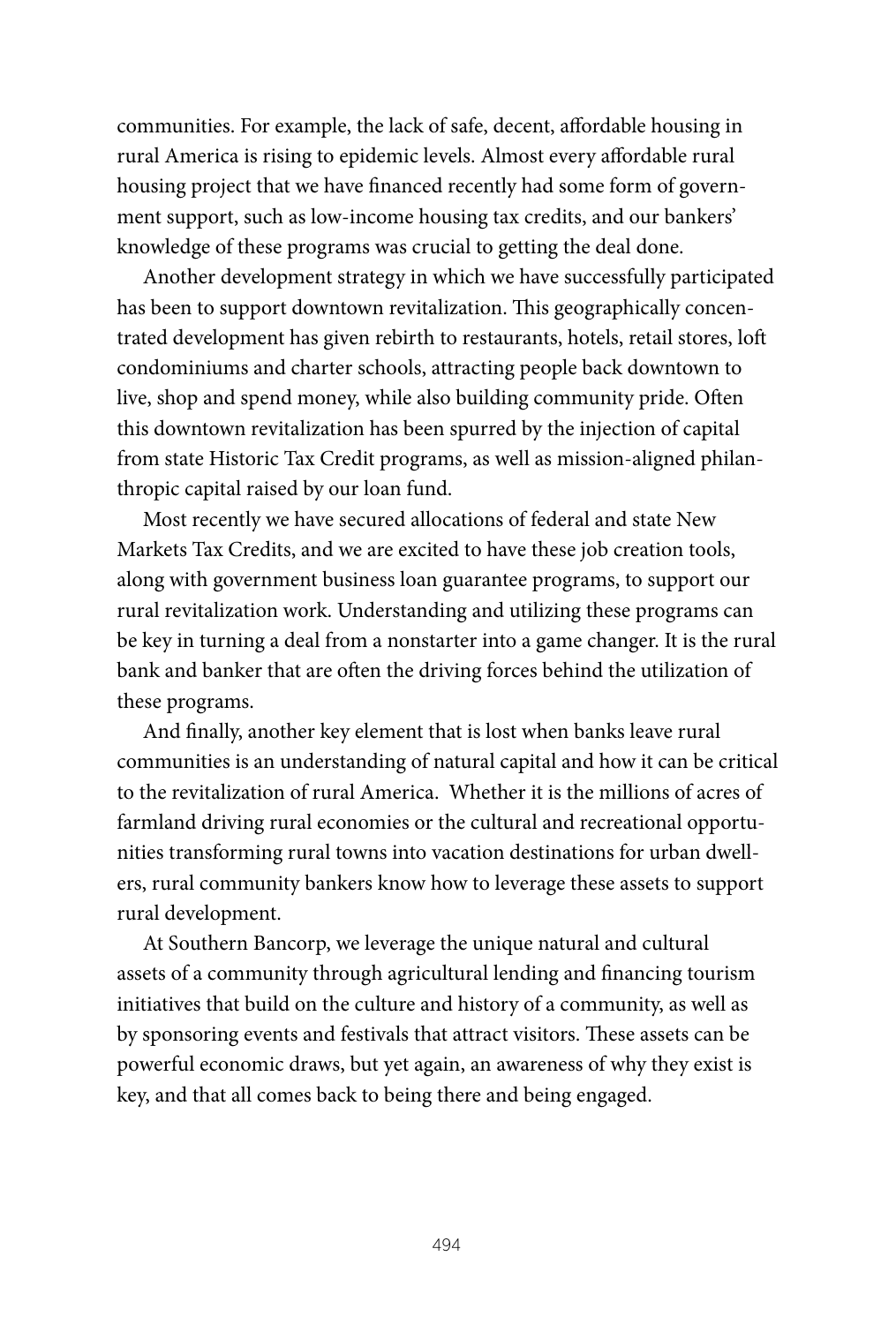#### **Being Intentional**

Throughout this chapter, I have attempted to illustrate some of what makes CDFIs like Southern Bancorp different, and why our approach along with the approach of many other mission-driven financial institutions—is so important to rural America's future. Yet, if I were asked to summarize it into one word, I would have to say "intentionality."

I can talk about CDFIs and stakeholder capitalism and balancing mission with margin all day long, but the reason our work is successful comes down to being intentional about helping a community. If we are going to build more-resilient rural communities in pursuit of a better America, it is going to take more than CDFIs' doing what we do. It is going to take intentional action on the part of financial institutions across this country—big and small—that are willing to step in and do the work, or support those who can.

I have been an avid proponent of CDFIs' and minority depository institutions' (MDIs') raising equity capital in past years, but 2020's attention on addressing structural racism cast these efforts into an intense spotlight, as several corporations began looking for ways to do more than offer public relations platitudes. This heightened attention around social and economic justice has launched an unprecedented effort by these companies to identify ways to support the economic first responders serving minority communities, including those in rural America, such as through technical assistance offerings and placing deposits with our institutions. However, equity investments hold the greatest potential for achieving large-scale impact.

Members of the Business Roundtable (BR), some of America's largest employers, have made commitments to addressing the opportunity gap, including racial disparities in accessing financial resources. Among the variety of tangible commitments that BR members have made is a pledge to make \$600 million in equity investments and deposits into MDIs and Black-led CDFIs by 2025. Southern Bancorp itself is a recipient of an equity investment by Bank of America, which helped fuel our acquisition of a small bank in a rural, underserved community. Other BR member banks have made similar equity investments in other MDIs and Black-led CDFIs. These initiatives have created a road map for other corporations, philanthropic organizations and government entities to follow that will transition their efforts from platitudes to true partnerships.